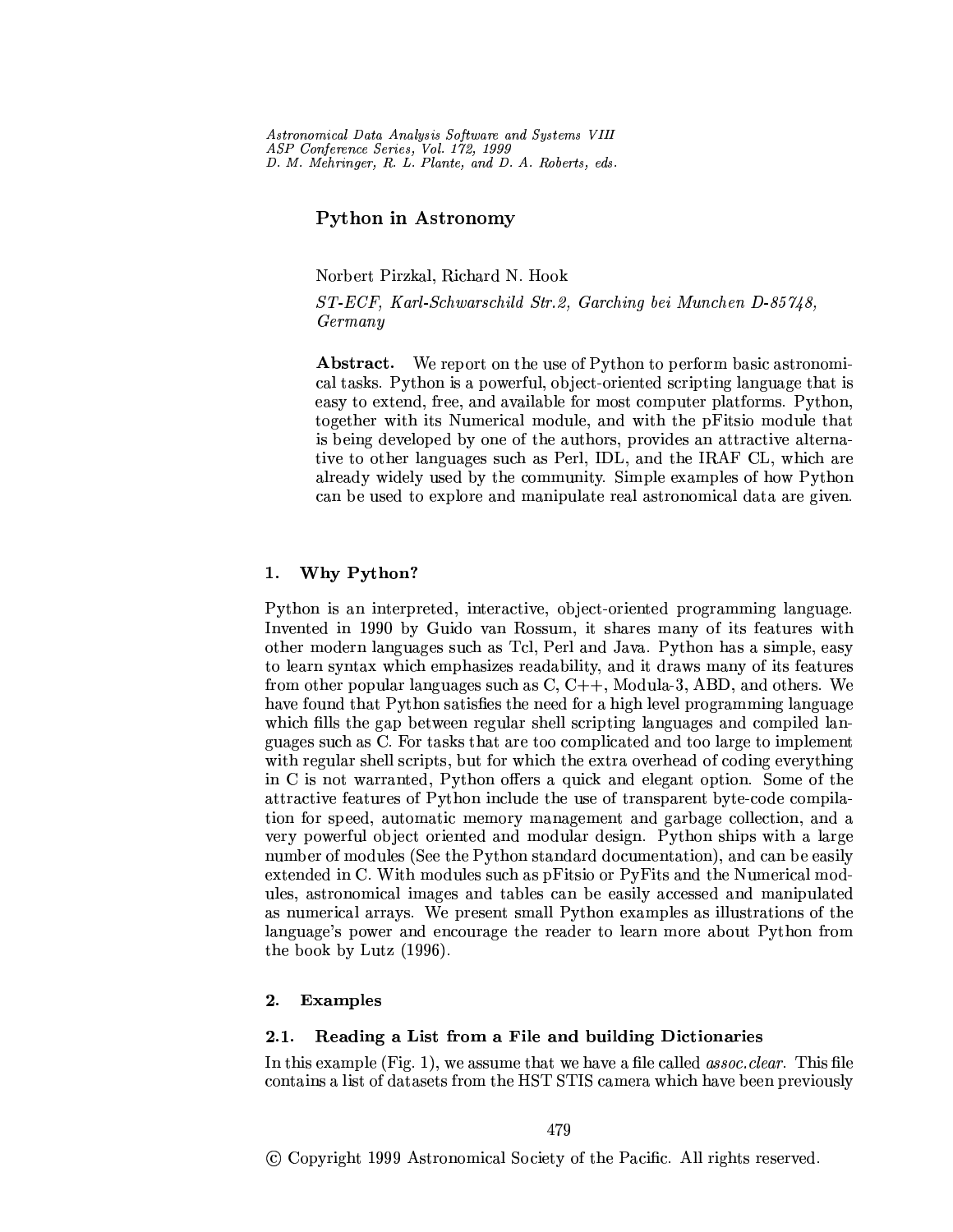determined to be combinable into longer integration time images that we wish to refer to as "Associations". The file is as follow:

```
ID subdataset xoff yoff ra decrd exp<br>046P3X010 1 046P3X010 0.00 0.00 271.37 -19.90 0 1 300.00 ...<br>046P3X010 1 046P3Y010 -0.07 -0.02 271.37 -19.90 0 1 300.00 ...
\ldots .
```
We would like to be able to easily query all the members of a given association ("ID" column), and to be able to access and potentially modify the information of the individual datasets that make up an association. We therefore build a Dictionary of datasets where each dataset's name serves as a key in this dictionary. Each entry of the dataset dictionary is in fact itself a dictionary which uses the original ASCII file column name as keys to hold the ASCII file original data. Hence, dataset['O46P47010'||'xoff'| would return the value of 0.0. Another dictionary is then created and uses the names of the associations (Column 1 in the ASCII file) as a key. Each association key is then assigned a list of datasets from the dataset dictionary. Once the dictionaries are set up, which only takes a few lines (grey overlay region), one has the ability to manipulate and "query" those dictionaries in a very high level, natural, way.

#### $2.2.$ Reading FITS data into Arrays and manipulating those Arrays

Starting from the set of dictionaries we have built in our first example, we now proceed to read in each individual FITS file (Fig. 2). Notice that we now load both the pFitsio and the Numerical modules and how, once an image is stored in a two dimensional array, we can compute statistics on any part of this array. Our second example also shows the use of the powerful Numerical module's where() command which the  $IDL<sup>1</sup>$  user will recognize.

### **Availability and References** 3.

Python runs on virtually all computer platforms, including the JAVA virtual machine (JPython). One can download the compiled Python binaries or the Python source code from the Python Homepage<sup>2</sup>. Exhaustive Python documentation, tutorials, JPython, and third party modules can also be found on the Python homepage. Information concerning the pFitsio and PyFits modules should be directed to the authors of this paper, and Paul Barrett (see Barrett & Bridgman 1999), respectively.

# References

Barrett, P. E. & Bridgman, W. T. 1999, this volume, 483 Lutz, M. 1996, Programming Python, (Sebastopol: O'Reilly)

<sup>&</sup>lt;sup>1</sup>IDL is the trademark of Research Systems, Inc.

 $2$ http://www.python.org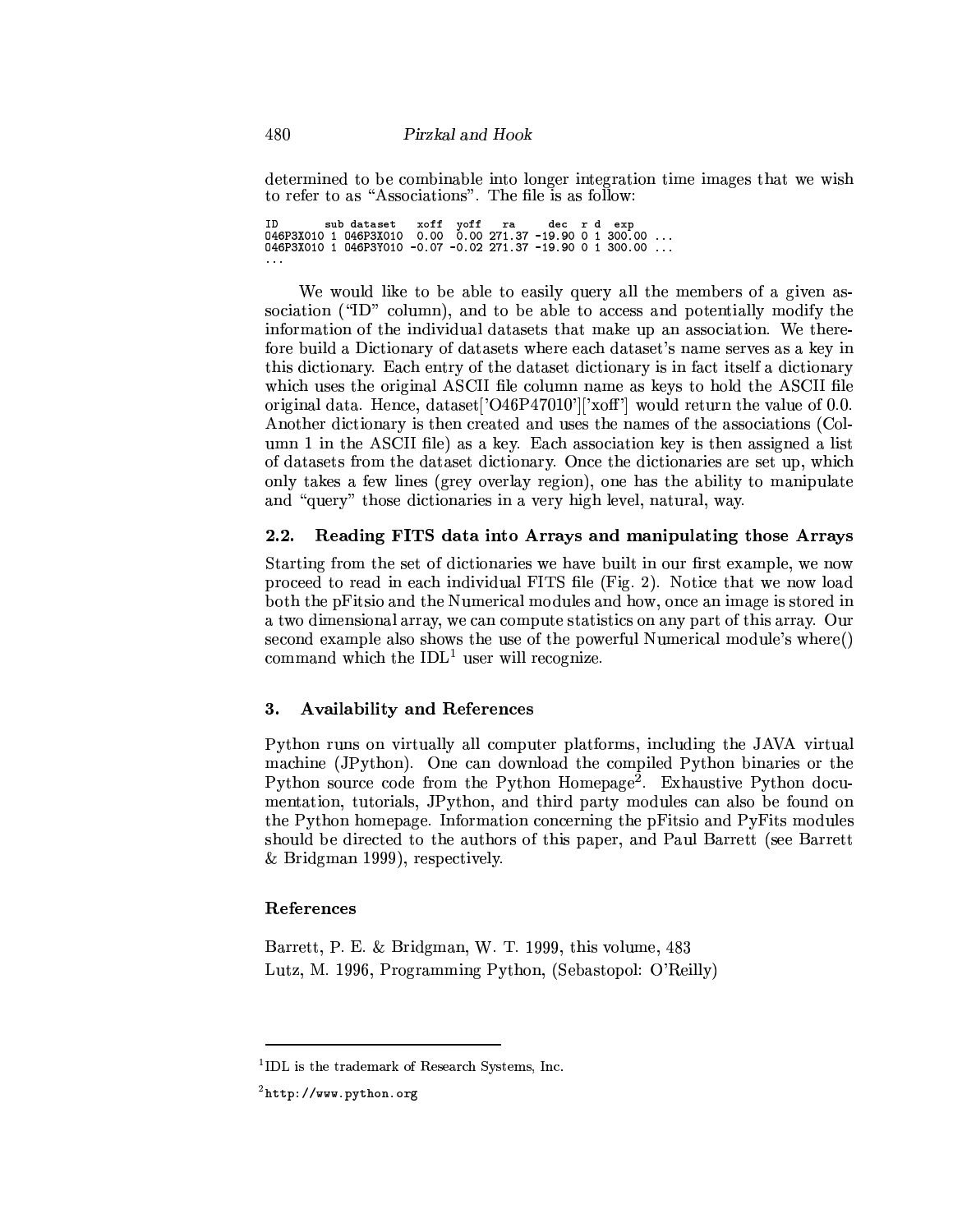| import futils<br>Import the author's file utility module                                                                                                                                                                                                                                                                                                     |
|--------------------------------------------------------------------------------------------------------------------------------------------------------------------------------------------------------------------------------------------------------------------------------------------------------------------------------------------------------------|
| $d =$ futils. parseasciifile ("assoc.clear" $P$ arse the ASCII file and store the result in an array d                                                                                                                                                                                                                                                       |
| The first row of the file contained the column descriptions<br>d[0]<br>['assoc_id', 'sub_assoc_id', 'dataset', 'xoff', 'yoff', 'ra_targ',<br>'dec_targ', 'ra_sd', 'dec_sd', 'actual_duration', 'ass_release_date_dmf']                                                                                                                                       |
| The association ID is in the first column, the dataset member's name in the third column<br>d[2]<br>$['046P3X010', 1.0, '046P3X010', 0.0, 0.0, 271.378077, -19.90682, 0.0, 1.0,$<br>300.0, 558543382.0]                                                                                                                                                      |
| len(d)<br>Get the length of the array d.<br>14                                                                                                                                                                                                                                                                                                               |
| $dataset = \{\}$<br>Initialize an empty Dictionary to contain all the datasets (each line in the original ASCII file)<br>$\texttt{dic}=\{\}$<br>and another one to contain the dataset associations                                                                                                                                                          |
| for i in $d[2:]:$ Loop over the rows of d<br>$tmp=\{\}$<br>Initialize an empty Dictionary to hold the associations                                                                                                                                                                                                                                           |
| Assign each element of a row to a Dictionary using the column description<br>for $j$ in range( $3$ , len( $i$ )):<br>of the original ASCII file as a key for this element<br>$tmp[d[0][j]]=i[j]$                                                                                                                                                             |
| In the dataset Dictionary, create a new element using the dataset's name as the key,<br>$dataset[i[2]] = tmp$<br>and assign to it the Dictionary that was just created previously for this dataset                                                                                                                                                           |
| if $dic.$ has_key $(i[0])$ :<br>If an entry for the current association of which<br>$dic[i[0]][i[2]] = dataset[i[2]]$<br>the current row/dataset is a member exists<br>else:<br>then add this dataset to what is already in the<br>association dictionary. Otherwise, create a<br>$\text{dic}[i[0]] = \{\}$<br>$dic[i[0]][i[2]] = dataset[i[2]]$<br>new one. |
| The association Dictionary should now contain a table of known associations, which we<br>display here by querying the valid keys of this Dictionary<br>dic.keys()<br>['046P3X010', '046P46010', '046P49010', '046P40010', '046P47010',<br>'046P4D010', '046P4A010']                                                                                          |
| We can now query the valid keys of a particular association, hence returning the list of<br>dic['046P49010'].keys() datasets in this association<br>$[ '046P4C010', '046P4B010', '046P49010']$                                                                                                                                                               |
| dic['046P49010']['046P4B010']['xoff'] <sup>[Find out the x-offset of the dataset O46P4B010 member of the</sup><br>0.04<br>association O46P49010                                                                                                                                                                                                              |
| dataset['046P4B010']['xoff']=-1.0<br>dic['046P49010']['046P4B010']['xoff']<br>Changing a value in one of the entries of the dataset dictionary<br>$-1.0$<br>properly affects the content of the association Dictionary<br>dataset['046P4B010']['xoff']<br>$-1.0$                                                                                             |
| for item in dic['046P49010'].keys():<br>Once the association<br>print item,dic['046P49010'][item]['xoff'],\<br>dictionary is populated, we<br>dic['046P49010'][item]['yoff']<br>can easily query information                                                                                                                                                 |
| about association, loop over<br>046P4C010 0.06 10.76<br>its member datasets etc<br>046P4B010 -1.0 10.78<br>046P49010 0.0 0.0                                                                                                                                                                                                                                 |

C,DFEHGJILK8ANM ODQPRLDQSHTUNILVWUXTY[Z\DQ]^RPILKUNRLDFSHT\_UXTY[`aUXTDFb2GcQUNRLDFSHTedgf']^KKhR^KiBR  $\mathbf{S}$  is the state of  $\mathbf{S}$  is the state of  $\mathbf{S}$